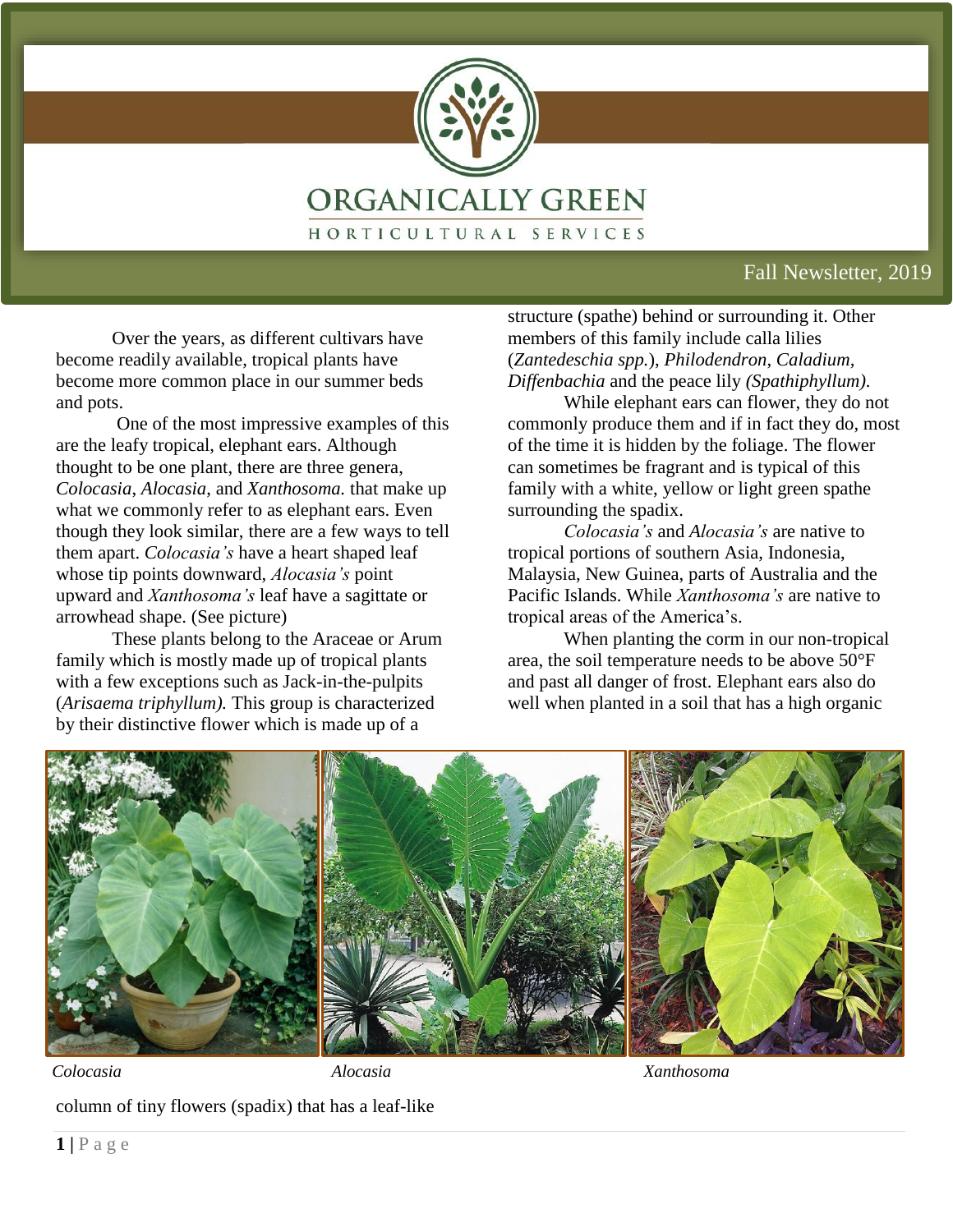#### Fall Newsletter, 2019

matter content. Generally, plant the tubers in a full sun to part sun area about 2'-4' apart with the growing tip pointed up. If you're able, you can start the tubers inside about 6-8 weeks before the last frost. After planting, use a low rate of a slow release



fertilizer and make sure to keep them adequately watered throughout the season. *Colocasia's* and *Xanthosoma's* need high moisture whereas *Alocasia's* prefer a moist but well drained soil. Elephant ears also require a little bit of housekeeping during the season. Remove the old leaves as they start to wilt, brown or if

*Flower of the peace lily (Spathiphyllum)*

they have a ragged appearance.

The tubers will not survive over the winter in the ground and must be dug and brought indoors. After the first frost, cut the foliage back to about six inches. Then place them in a pot with a mix of peat moss and soil, add water and store them in a cool dark place for the winter. Check on them periodically, ensuring that soil stays moist but not wet.

However, these plants are not grown only for their ornamental beauty but also as a food source. For thousands of years Polynesians have cultivated colocasia's, cooking the tuber and mashing it. In fact, all parts of *Colocasia esculenta,* better known as taro, can be eaten but the plant contains calcium oxalate crystals and must be cooked prior to ingestion. Currently, there are over 200 cultivars grown for either their culinary uses or ornamental

characteristics. (*Alocasia's* are closely related to *Colocasia's* and are also referred to as "taro". *Xanthosoma's* are also edible and go by several names such as tannia or malanga in the produce world.)

According to Purdue University, "Two Araceae are attaining world importance as energy foods: the cocoyam, taro or dasheen (*Colocasia esculenta*), originating from Oceania and Southeast Asia, and the tannia, yautia or new cocoyam (*Xanthosoma sagittifolium*) from the American tropics. The usable parts in both species are the subterranean tuberous stems which, in the case of the latter, contain between 15 and 39 percent of carbohydrates, 2 to 3 percent of protein and 70 to 77 percent of water; both have a nutritional value comparable to the potato and are probably easier to digest. A secondary use is of consumption of the young leaves, similar to spinach, and this is more common with *X. sagittifolium* than in the case of the taro.

Cultivation of tannia or yautia must be very old in the New World. It may have originated in the northern part of South America and spread through the Antilles and Mesoamerica. When the Europeans arrived, it was known from southern Mexico to Bolivia, but was possibly more intensive in the Antilles. Domestication may have occurred in various places and with different materials and was based on processes such as roasting and cooking the tubers, thereby eliminating the irritant substances, calcium oxalate crystals and saponins."

As elephant ears gain more notoriety, we are sure to see new cultivars popping up in gardens everywhere!